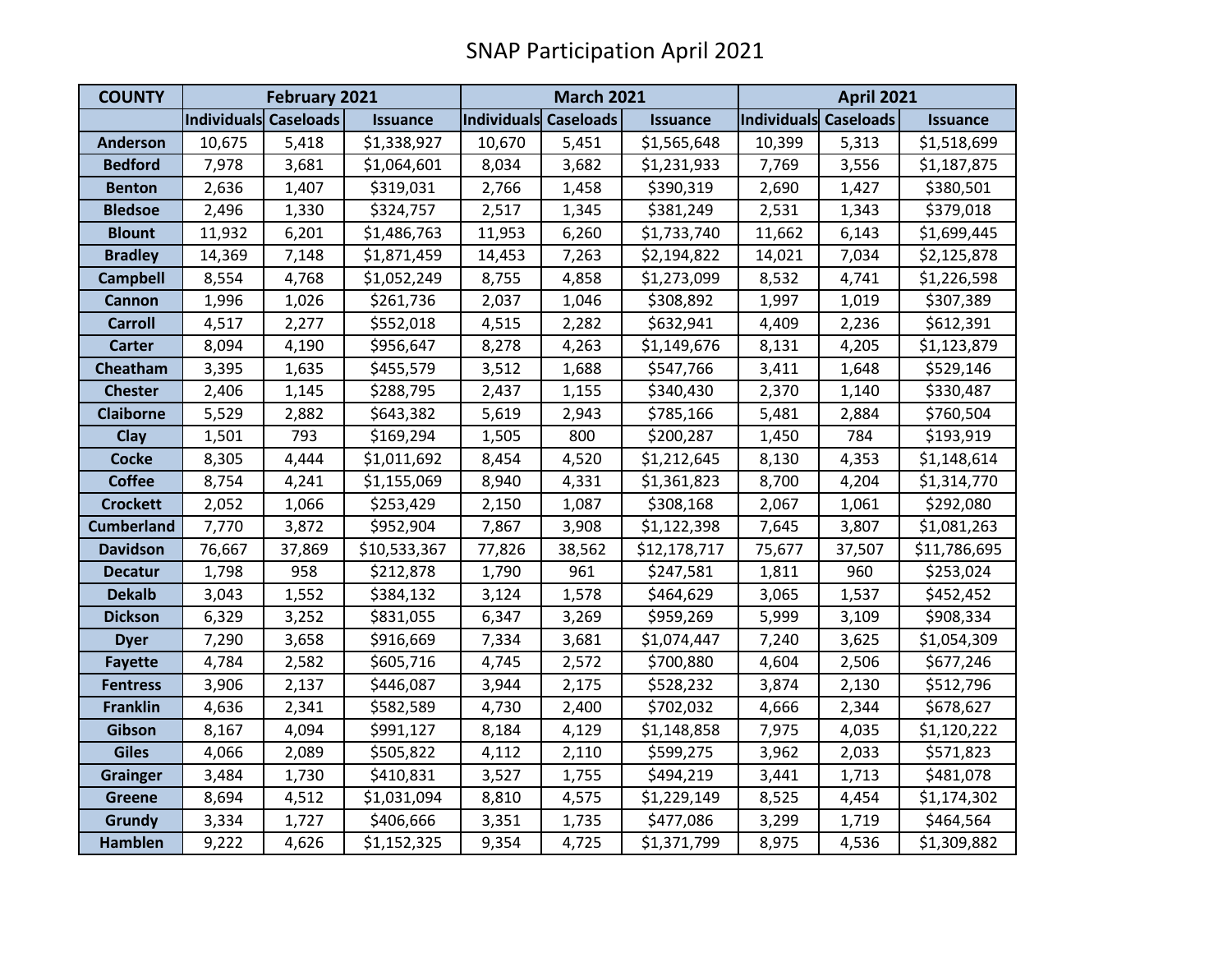|                   | <b>February 2021</b>  |        |                 | <b>March 2021</b>     |        |                 | <b>April 2021</b>     |        |                 |
|-------------------|-----------------------|--------|-----------------|-----------------------|--------|-----------------|-----------------------|--------|-----------------|
| <b>COUNTY</b>     | Individuals Caseloads |        | <b>Issuance</b> | Individuals Caseloads |        | <b>Issuance</b> | Individuals Caseloads |        | <b>Issuance</b> |
| <b>Hamilton</b>   | 43,729                | 22,770 | \$5,905,150     | 44,320                | 23,014 | \$6,879,653     | 42,852                | 22,229 | \$6,618,397     |
| <b>Hancock</b>    | 2,069                 | 1,115  | \$247,016       | 2,087                 | 1,136  | \$293,913       | 2,031                 | 1,100  | \$286,697       |
| <b>Hardeman</b>   | 4,706                 | 2,507  | \$577,111       | 4,710                 | 2,520  | \$671,408       | 4,617                 | 2,468  | \$659,863       |
| <b>Hardin</b>     | 4,759                 | 2,519  | \$561,305       | 4,892                 | 2,585  | \$679,182       | 4,690                 | 2,502  | \$648,999       |
| <b>Hawkins</b>    | 8,991                 | 4,403  | \$1,085,783     | 9,150                 | 4,489  | \$1,308,517     | 8,945                 | 4,396  | \$1,271,904     |
| Haywood           | 4,081                 | 2,183  | \$493,945       | 4,197                 | 2,233  | \$591,049       | 3,970                 | 2,153  | \$557,862       |
| <b>Henderson</b>  | 4,691                 | 2,354  | \$556,417       | 4,744                 | 2,383  | \$664,091       | 4,568                 | 2,301  | \$640,262       |
| <b>Henry</b>      | 5,333                 | 2,681  | \$656,500       | 5,400                 | 2,716  | \$775,059       | 5,270                 | 2,646  | \$756,214       |
| <b>Hickman</b>    | 3,590                 | 1,832  | \$449,912       | 3,613                 | 1,847  | \$522,162       | 3,569                 | 1,818  | \$514,809       |
| <b>Houston</b>    | 1,271                 | 616    | \$152,078       | 1,278                 | 622    | \$179,667       | 1,265                 | 611    | \$179,516       |
| <b>Humphreys</b>  | 2,393                 | 1,195  | \$302,514       | 2,425                 | 1,213  | \$359,802       | 2,332                 | 1,172  | \$348,592       |
| <b>Jackson</b>    | 2,014                 | 1,060  | \$247,451       | 2,020                 | 1,070  | \$286,408       | 1,969                 | 1,048  | \$278,024       |
| <b>Jefferson</b>  | 6,536                 | 3,290  | \$786,419       | 6,761                 | 3,379  | \$968,569       | 6,577                 | 3,299  | \$932,780       |
| Johnson           | 3,033                 | 1,666  | \$352,176       | 3,069                 | 1,669  | \$412,395       | 3,069                 | 1,658  | \$407,546       |
| <b>Knox</b>       | 47,493                | 24,988 | \$6,206,923     | 48,052                | 25,370 | \$7,230,964     | 46,656                | 24,727 | \$7,016,166     |
| Lake              | 1,701                 | 953    | \$215,212       | 1,716                 | 952    | \$252,646       | 1,663                 | 938    | \$242,235       |
| Lauderdale        | 5,531                 | 2,917  | \$707,800       | 5,593                 | 2,940  | \$828,171       | 5,437                 | 2,846  | \$803,925       |
| <b>Lawrence</b>   | 5,986                 | 2,954  | \$722,569       | 6,093                 | 3,014  | \$855,899       | 5,911                 | 2,934  | \$829,257       |
| Lewis             | 1,878                 | 932    | \$222,930       | 1,871                 | 947    | \$258,975       | 1,805                 | 929    | \$250,044       |
| Lincoln           | 4,888                 | 2,337  | \$607,557       | 4,910                 | 2,337  | \$709,718       | 4,729                 | 2,244  | \$676,752       |
| Loudon            | 4,408                 | 2,170  | \$541,037       | 4,576                 | 2,257  | \$662,127       | 4,384                 | 2,178  | \$631,519       |
| <b>Macon</b>      | 4,470                 | 2,157  | \$566,762       | 4,580                 | 2,207  | \$676,377       | 4,449                 | 2,158  | \$649,911       |
| <b>Madison</b>    | 16,293                | 8,217  | \$2,086,170     | 16,632                | 8,374  | \$2,458,477     | 16,024                | 8,069  | \$2,360,396     |
| <b>Marion</b>     | 4,637                 | 2,327  | \$605,248       | 4,803                 | 2,392  | \$737,414       | 4,640                 | 2,317  | \$703,829       |
| <b>Marshall</b>   | 3,848                 | 1,844  | \$484,817       | 3,819                 | 1,840  | \$555,052       | 3,744                 | 1,802  | \$545,756       |
| <b>Maury</b>      | 9,808                 | 4,881  | \$1,310,943     | 9,924                 | 4,925  | \$1,530,114     | 9,682                 | 4,826  | \$1,491,415     |
| <b>Meigs</b>      | 2,253                 | 1,181  | \$296,676       | 2,256                 | 1,195  | \$341,662       | 2,173                 | 1,161  | \$330,724       |
| <b>Monroe</b>     | 6,842                 | 3,502  | \$837,264       | 6,946                 | 3,549  | \$997,769       | 6,765                 | 3,467  | \$974,325       |
| <b>Montgomery</b> | 24,016                | 10,748 | \$3,233,569     | 24,715                | 11,091 | \$3,843,677     | 23,792                | 10,741 | \$3,662,863     |
| <b>Moore</b>      | 504                   | 240    | \$62,686        | 517                   | 249    | \$73,220        | 470                   | 231    | \$64,382        |
| <b>Morgan</b>     | 3,292                 | 1,638  | \$377,776       | 3,340                 | 1,664  | \$458,424       | 3,240                 | 1,619  | \$442,580       |
| <b>McMinn</b>     | 8,166                 | 4,048  | \$1,048,145     | 8,251                 | 4,110  | \$1,236,795     | 7,986                 | 3,979  | \$1,183,157     |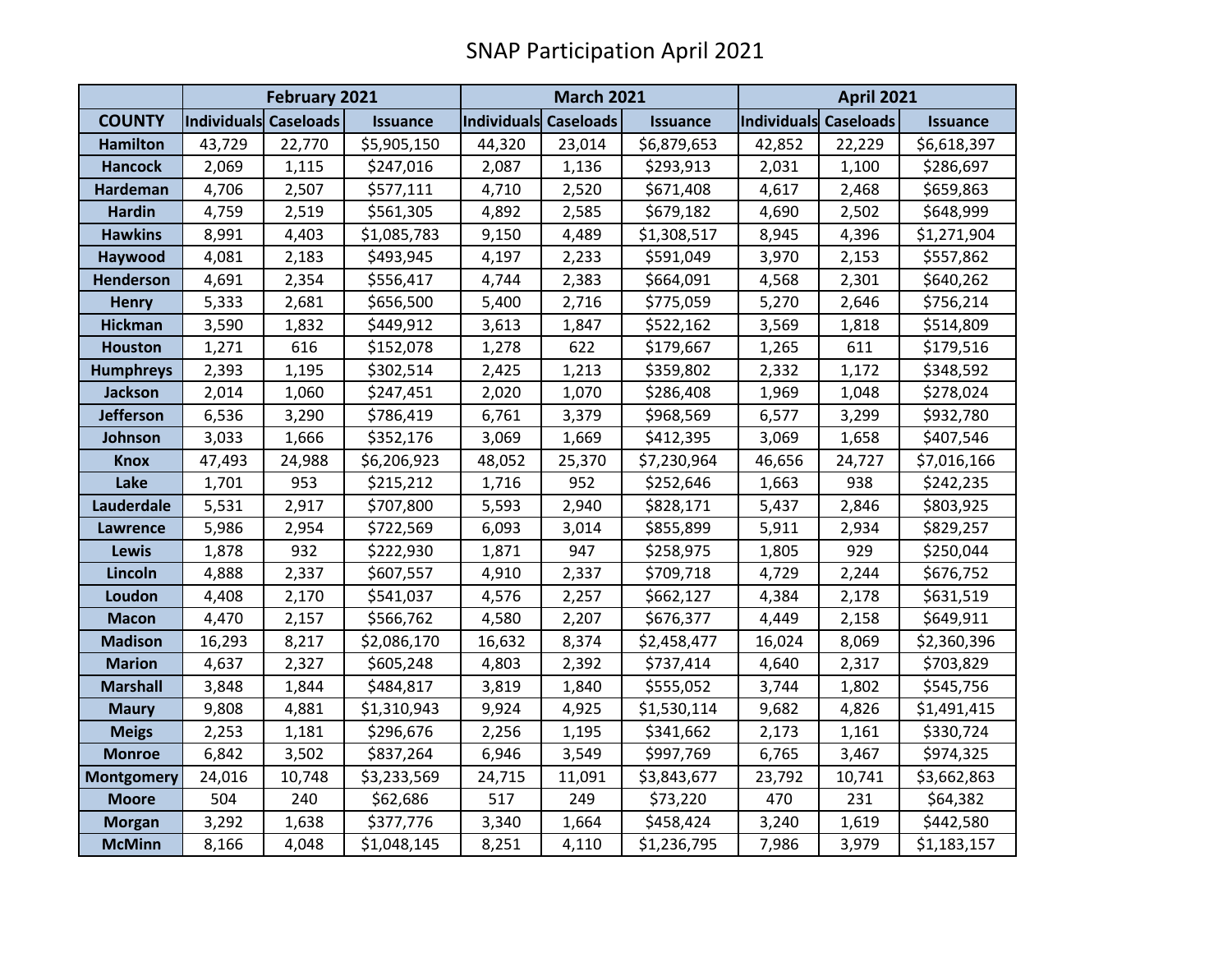| <b>COUNTY</b>     | <b>February 2021</b>  |         |                 | <b>March 2021</b>     |         |                 | <b>April 2021</b>     |         |                 |
|-------------------|-----------------------|---------|-----------------|-----------------------|---------|-----------------|-----------------------|---------|-----------------|
|                   | Individuals Caseloads |         | <b>Issuance</b> | Individuals Caseloads |         | <b>Issuance</b> | Individuals Caseloads |         | <b>Issuance</b> |
| <b>McNairy</b>    | 4,129                 | 2,252   | \$482,492       | 4,138                 | 2,266   | \$576,852       | 4,057                 | 2,213   | \$553,645       |
| <b>Obion</b>      | 4,867                 | 2,493   | \$598,961       | 4,938                 | 2,542   | \$710,436       | 4,805                 | 2,463   | \$693,248       |
| <b>Overton</b>    | 2,992                 | 1,555   | \$346,104       | 2,994                 | 1,569   | \$416,109       | 3,859                 | 1,517   | \$390,542       |
| <b>Perry</b>      | 1,285                 | 651     | \$150,953       | 1,319                 | 667     | \$182,135       | 1,284                 | 657     | \$178,306       |
| <b>Pickett</b>    | 769                   | 420     | \$85,127        | 767                   | 426     | \$98,105        | 764                   | 424     | \$97,535        |
| <b>Polk</b>       | 2,492                 | 1,268   | \$303,439       | 2,510                 | 1,284   | \$364,717       | 2,437                 | 1,235   | \$347,601       |
| Putnam            | 9,705                 | 4,978   | \$1,269,248     | 9,930                 | 5,103   | \$1,479,628     | 9,679                 | 4,955   | \$1,423,568     |
| Rhea              | 5,774                 | 2,952   | \$741,543       | 5,800                 | 2,980   | \$869,428       | 5,608                 | 2,869   | \$832,349       |
| Roane             | 7,103                 | 3,606   | \$889,023       | 7,115                 | 3,664   | \$1,044,674     | 6,935                 | 3,579   | \$1,015,003     |
| Robertson         | 7,478                 | 3,539   | \$992,955       | 7,608                 | 3,618   | \$1,184,029     | 7,295                 | 3,481   | \$1,128,254     |
| <b>Rutherford</b> | 25,987                | 11,625  | \$3,529,098     | 26,343                | 11,804  | \$4,074,594     | 25,736                | 11,598  | \$3,993,409     |
| <b>Scott</b>      | 5,881                 | 3,030   | \$716,928       | 5,921                 | 3,028   | \$832,601       | 5,778                 | 2,960   | \$806,020       |
| Sequatchie        | 2,877                 | 1,455   | \$369,248       | 2,896                 | 1,462   | \$434,591       | 2,786                 | 1,429   | \$417,078       |
| <b>Sevier</b>     | 9,546                 | 4,725   | \$1,180,049     | 9,838                 | 4,886   | \$1,430,005     | 9,546                 | 4,732   | \$1,363,170     |
| <b>Shelby</b>     | 194,652               | 95,262  | \$27,077,656    | 195,987               | 95,972  | \$31,162,679    | 190,858               | 93,186  | \$30,273,695    |
| <b>Smith</b>      | 2,439                 | 1,224   | \$317,974       | 2,427                 | 1,240   | \$362,670       | 2,377                 | 1,201   | \$355,153       |
| <b>Stewart</b>    | 1,600                 | 753     | \$196,622       | 1,621                 | 751     | \$230,908       | 1,585                 | 745     | \$228,573       |
| <b>Sullivan</b>   | 21,736                | 11,164  | \$2,680,267     | 21,858                | 11,282  | \$3,159,019     | 21,242                | 10,977  | \$3,067,039     |
| <b>Sumner</b>     | 15,179                | 7,107   | \$2,031,491     | 15,502                | 7,261   | \$2,392,605     | 14,913                | 6,989   | \$2,292,888     |
| <b>Tipton</b>     | 8,194                 | 4,039   | \$1,077,111     | 8,325                 | 4,102   | \$1,271,782     | 8,095                 | 4,017   | \$1,227,927     |
| <b>Trousdale</b>  | 1,248                 | 636     | \$164,537       | 1,243                 | 627     | \$187,068       | 1,247                 | 623     | \$188,749       |
| <b>Unicoi</b>     | 2,482                 | 1,348   | \$287,174       | 2,509                 | 1,358   | \$339,723       | 2,475                 | 1,349   | \$341,705       |
| <b>Union</b>      | 3,577                 | 1,756   | \$421,960       | 3,592                 | 1,770   | \$504,685       | 3,508                 | 1,738   | \$489,414       |
| <b>Van Buren</b>  | 896                   | 448     | \$106,556       | 908                   | 453     | \$124,408       | 896                   | 446     | \$119,369       |
| Warren            | 7,146                 | 3,586   | \$911,543       | 7,225                 | 3,601   | \$1,062,871     | 7,094                 | 3,535   | \$1,043,230     |
| Washington        | 14,223                | 7,648   | \$1,817,091     | 14,441                | 7,760   | \$2,142,443     | 14,149                | 7,658   | \$2,102,671     |
| Wayne             | 2,047                 | 1,110   | \$235,414       | 2,109                 | 1,135   | \$288,322       | 2,106                 | 1,126   | \$288,109       |
| <b>Weakley</b>    | 4,562                 | 2,337   | \$549,009       | 4,665                 | 2,378   | \$657,856       | 4,555                 | 2,332   | \$636,664       |
| <b>White</b>      | 4,234                 | 2,119   | \$511,327       | 4,261                 | 2,151   | \$595,658       | 4,198                 | 2,122   | \$590,129       |
| <b>Williamson</b> | 4,211                 | 1,972   | \$555,182       | 4,235                 | 2,005   | \$637,726       | 4,134                 | 1,957   | \$624,586       |
| <b>Wilson</b>     | 9,608                 | 4,654   | \$1,321,098     | 9,754                 | 4,725   | \$1,539,965     | 9,477                 | 4,574   | \$1,484,528     |
| <b>Total</b>      | 900,508               | 450,588 | \$117,593,731   | 911,679               | 456,726 | \$137,574,823   | 887,260               | 444,360 | \$133,212,668   |